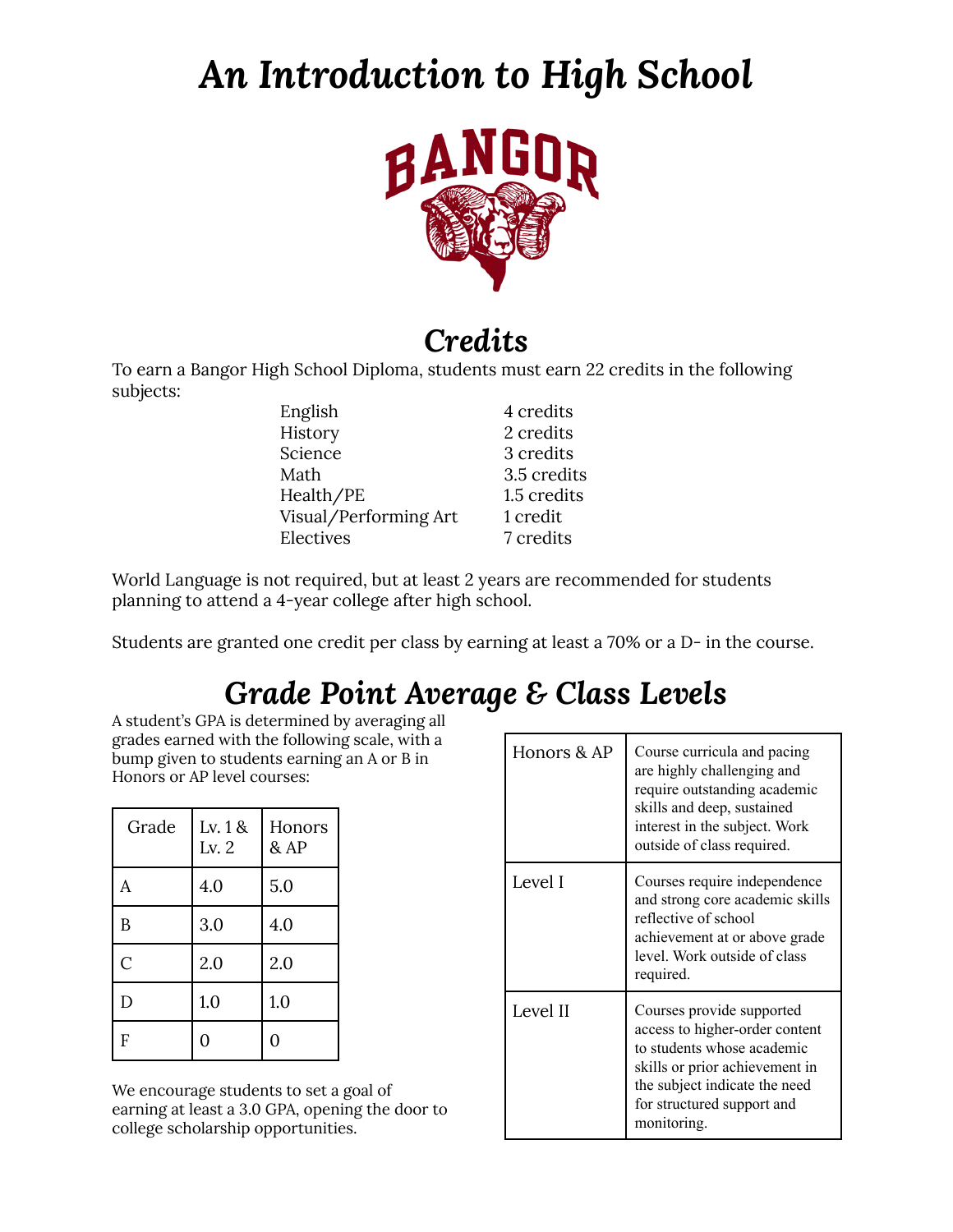### *The Mod Schedule*

|                                  | Term Q3 (01/26/2015-04/03/2015)                                           |                                                                           |                                                                             |                                                                           |                                                                              |  |  |
|----------------------------------|---------------------------------------------------------------------------|---------------------------------------------------------------------------|-----------------------------------------------------------------------------|---------------------------------------------------------------------------|------------------------------------------------------------------------------|--|--|
|                                  | M                                                                         | Ŧ                                                                         | w                                                                           | н                                                                         | F                                                                            |  |  |
|                                  | <b>HR FMPTY</b>                                                           | <b>FMPTY</b>                                                              | <b>FMPTY</b>                                                                | <b>FMPTY</b>                                                              | <b>FMPTY</b>                                                                 |  |  |
| $\blacksquare$<br>$\overline{ }$ | 08:00 AM-08:45 AM<br>500-1 Spanish I<br>Morrill, W<br><b>Rm: A13</b>      | 08:00 AM-08:45 AM<br>500-1 Spanish I<br>Morrill, W<br><b>Rm: A13</b>      | <b>MA 25-80-MA 00:00</b><br>500-1 Spanish I<br>Morrill, W<br><b>Rm: A13</b> | 08:00 AM-08:45 AM<br>500-1 Spanish I<br>Morrill. W<br><b>Rm: A13</b>      | <b>144 25:80-MA 00:90</b><br>500-1 Spanish I<br>Morrill, W<br><b>Rm: A13</b> |  |  |
| $\mathbf{a}$<br>$\blacksquare$   | 08:45 AM-09:30 AM<br>645-10 (Geo)Civics<br>Wingard, G<br>Rm: A109         | 08:45 AM-09:30 AM<br>645-10 (Geo)Civics<br>Wingard, G<br>Rm: A109         | 08:45 AM-09:30 AM<br>645-10 (Geo)Civics<br>Wingard, G<br>Rm: A109           | 08:45 AM-09:30 AM<br>645-10 (Geo)Civics<br>Wingard, G<br>Rm: A109         | 08:45 AM-09:30 AM<br>645-10 (Geo)Civics<br>Wingard, G<br>Rm: A109            |  |  |
| 6.<br>R.                         | 09:30 AM-10:20 AM<br><b>255-2 Chorus</b><br>Redman, G.<br>Rm: D3          | 09:30 AM-10:20 AM<br><b>255-2 Chorus</b><br>Redman <sub>G</sub><br>Rm: D3 | 09:30 AM-10:20 AM<br>255-2 Chorus<br>Redman, G.<br>Rm: D3                   | 09:30 AM-10:20 AM<br>255-2 Chorus<br>Redman, G.<br>Rm: D3                 | 09:30 AM-10:20 AM<br>255-2 Chorus<br>Redman, G.<br>Rm: D3                    |  |  |
| $\overline{ }$                   | 10:20 AM-11:05 AM                                                         | 10:20 AM-11:05 AM                                                         | 10:20 AM-11:05 AM                                                           | 10:20 AM-11:05 AM                                                         | 10:20 AM-11:05 AM                                                            |  |  |
| R                                | 901-1 Accel Algebra I - Ly<br>Birkel, K<br><b>Rm: 4120</b>                | 901-1 Accel Algebra I - Lv<br>Birkel, K<br><b>Rm: A120</b>                | 901-1 Accel Algebra I - Lv<br>Birkel, K<br>Rm: A120                         | 901-1 Accel Algebra I - Lv<br>Birkel, K<br><b>Rm: A120</b>                | 901-1 Accel Algebra I - Lv<br>Birkel, K<br>Rm: 4120                          |  |  |
| 9.<br>10                         | 11:05 AM-11:50 AM<br>590-2 Farth Sci - Hon<br>Taylor, T<br><b>Rm: B27</b> | 11:05 AM-11:50 AM<br>590-2 Farth Sci - Hon<br>Taylor, T<br>Rm: B27        | 11:05 AM-11:50 AM<br>590-2 Farth Sci - Hon<br>Taylor, T<br>Rm: B27          | 11:05 AM-11:50 AM<br>590-2 Farth Sci - Hon<br>Taylor, T<br><b>Rm: B27</b> | 11:05 AM-11:50 AM<br>590-2 Farth Sci - Hon<br>Taylor, T<br>Rm: B27           |  |  |
| 11                               | 11:50 AM-12:10 PM<br>ADV09-5 Advisory<br>Lower IV. F.<br><b>Rm: A103</b>  | 11:50 AM-12:10 PM<br>ADV09-5 Advisory<br>Lower IV. F.<br>Rm: A103         | 11:50 AM-12:10 PM<br>ADV09-5 Advisory<br>Lower IV. F.<br>Rm: A103           | 11:50 AM-12:10 PM<br>ADV09-5 Advisory<br>Lower IV. F.<br><b>Rm: A103</b>  | 11:50 AM-12:10 PM<br>ADV09-5 Advisory<br>Lower IV. F.<br>Rm: A103            |  |  |
| 12                               | 12:10 PM-12:35 PM<br>Lunch-16 Lunch<br><b>Rm: CAF</b>                     | 12:10 PM-12:35 PM<br>Lunch-16 Lunch<br><b>Rm: CAF</b>                     | 12:10 PM-12:35 PM<br>Lunch-16 Lunch<br><b>Rm: CAF</b>                       | 12:10 PM-12:35 PM<br>Lunch-16 Lunch<br><b>Rm: CAF</b>                     | 12:10 PM-12:35 PM<br>Lunch-16 Lunch<br><b>Rm: CAF</b>                        |  |  |
| 13 <sub>1</sub>                  | 12:35 PM-01:20 PM                                                         | 12:35 PM-01:20 PM                                                         | 12:35 PM-01:20 PM                                                           | 12:35 PM-01:20 PM                                                         | 12:35 PM-01:20 PM                                                            |  |  |
| 14                               | 110-3 Frsh English - Hon<br>Webb, H.<br>Rm: A8                            | 110-3 Frsh English - Hon<br>Webb <sub>H</sub><br><b>Rm: A8</b>            | 110-3 Frsh English - Hon<br>Webb <sub>H</sub><br><b>Rm: A8</b>              | 110-3 Frsh English - Hon<br>Webb <sub>H</sub><br>Rm: A8                   | 110-3 Frsh English - Hon<br>Webb <sub>H</sub><br>Rm: A8                      |  |  |
| 15                               | 01:20 PM-02:00 PM                                                         | 01:20 PM-02:00 PM                                                         | 01:20 PM-02:00 PM                                                           | 01:20 PM-02:00 PM                                                         | 01:20 PM-02:00 PM                                                            |  |  |
| 16                               | 801-14 Frsh Health<br>Johnson, J.<br>Rm: D11                              | 801-14 Freh Health<br>Johnson, J.<br><b>Rm: D11</b>                       | 801-14 Freh Health<br>Johnson, J.<br><b>Rm: D11</b>                         | 801-14 Freh Health<br>Johnson, J.<br><b>Rm: D11</b>                       | <b>R01-14 Freh Health</b><br>Johnson, J.<br><b>Rm: D11</b>                   |  |  |
|                                  | 02:05 PM 02:35 PM<br><b>CD</b> Curiospina 4                               | 02:05 PM-02:35 PM<br><b>CD</b> Customaker 4                               | 02:05 PM-02:35 PM<br><b>CD Culmation 1</b>                                  | 02:05 PM-02:35 PM<br><b>CD</b> Customerina 4                              | 02:05 PM-02:35 PM<br><b>OD</b> Customator 1                                  |  |  |

Otherwise known as the 8-period day, students will attend the same classes each day.

Busses arrive: 7:00 - 7:45

School Day: 8:00-2:00

Late Bus: 3:30

Typical Class Duration: 40 minutes

The typical class load is six classes, seven classes means no study hall!

### *Opportunities*

*Academies -* Academy studies are for students with a passion for a particular subject area. Students who enroll in an academy are required to meet all BHS diploma requirements while prioritizing elective courses to meet Academy requirements over the four years.

Art - Concentrations in Visual Art, Music, or Theatre

Business - Students enroll in either Introduction to Business or Digital Marketing Humanities - A variety of options for focused study in English, History, and World Languages STEM - Students enroll in STEM Physics; Minimum requirement of Honors Geometry

*Early College* **-** Students can earn up to 12 college credits for free each year of high school typically in Junior and Senior years. With prior approval from guidance, one high school credit may be granted for the course. Students must have the skills needed to take on college-level study and have at least a 3.0 high school GPA. Courses will become part of a student's college transcript. BHS offers 8 early college classes taught by our faculty at the high school.

*United Technology Center* - Students can begin attending UTC starting their Junior year. A variety of programs are offered, allowing students to earn certifications for career advancement. Careful planning and credit attainment during the first two years of high school will allow you the room in your schedule to include UTC. Learn more about UTC at: <http://utc.mainecte.org/>

#### *School Success*

*Attendance* is a key component in school success. Please contact the school to plan for extended absences.

*Timely work completion* allows students to keep up with the learning happening in class. Getting behind in assignments can be anxiety-inducing. Please reach out if your student struggles with getting their assignments completed in a timely manner.

*Asking for help* is an essential part of the learning process. Did you know your brain makes the most connections when you get something wrong, then figure it out? Teachers are available for extra support before and after school.

*Being a good school citizen* is essential to creating a good school culture. We expect all students to be honest, respectful, compassionate, and take personal responsibility for their actions. Student behavior is a consideration in the college admissions process.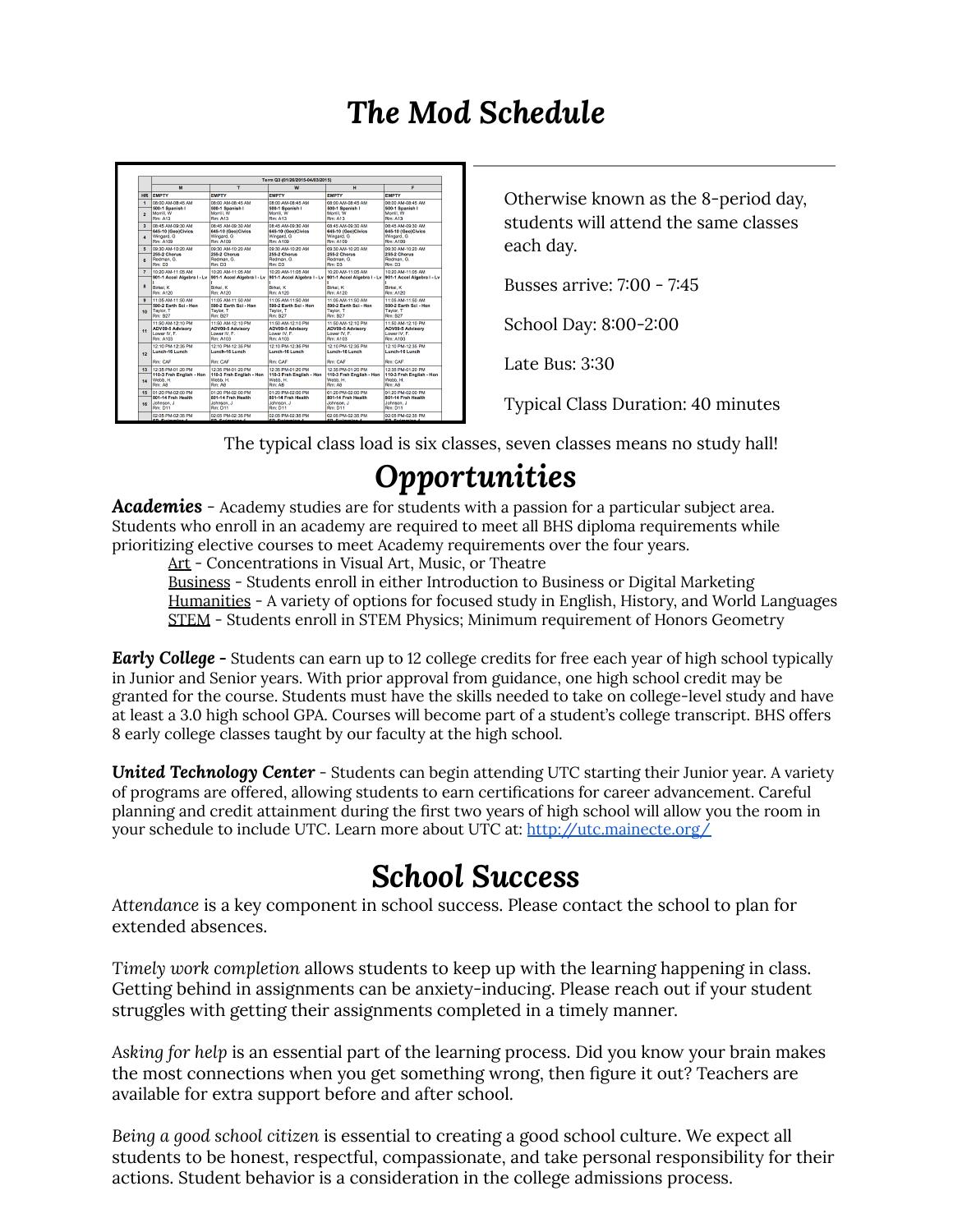### *Getting Involved*

We encourage students to get involved in at least two extracurricular activities. They can learn critical skills needed for future success, and it's a fun part of the high school experience.

Along with athletics, students can be a part of our clubs, including:

Academic Decathalon Art Club BHS Political Issues Club Chess Club Civil Rights Team Class Council Cryptocurrency Club Drama Club Drill Team Drone Competition E Sports Environmental Science Club High School Quiz Show Intramurals Jazz Choir Key Club Library Book Club Math Club Mindfulness Club Model UN Mountain Bike and Trail Club (MBTC) Minority Student Union (MSU) National English Honors Society National History Day National Honor Society Pep Band/Jazz Band  $Q^+$ Raiders Rampage Rho Kappa National Social Studies Honor Society Robotics Science Bowl Club SEED (Students Ending Environmental Destruction) Speech and Debate Stormwater Action Group Student Council World Language National Honor Society